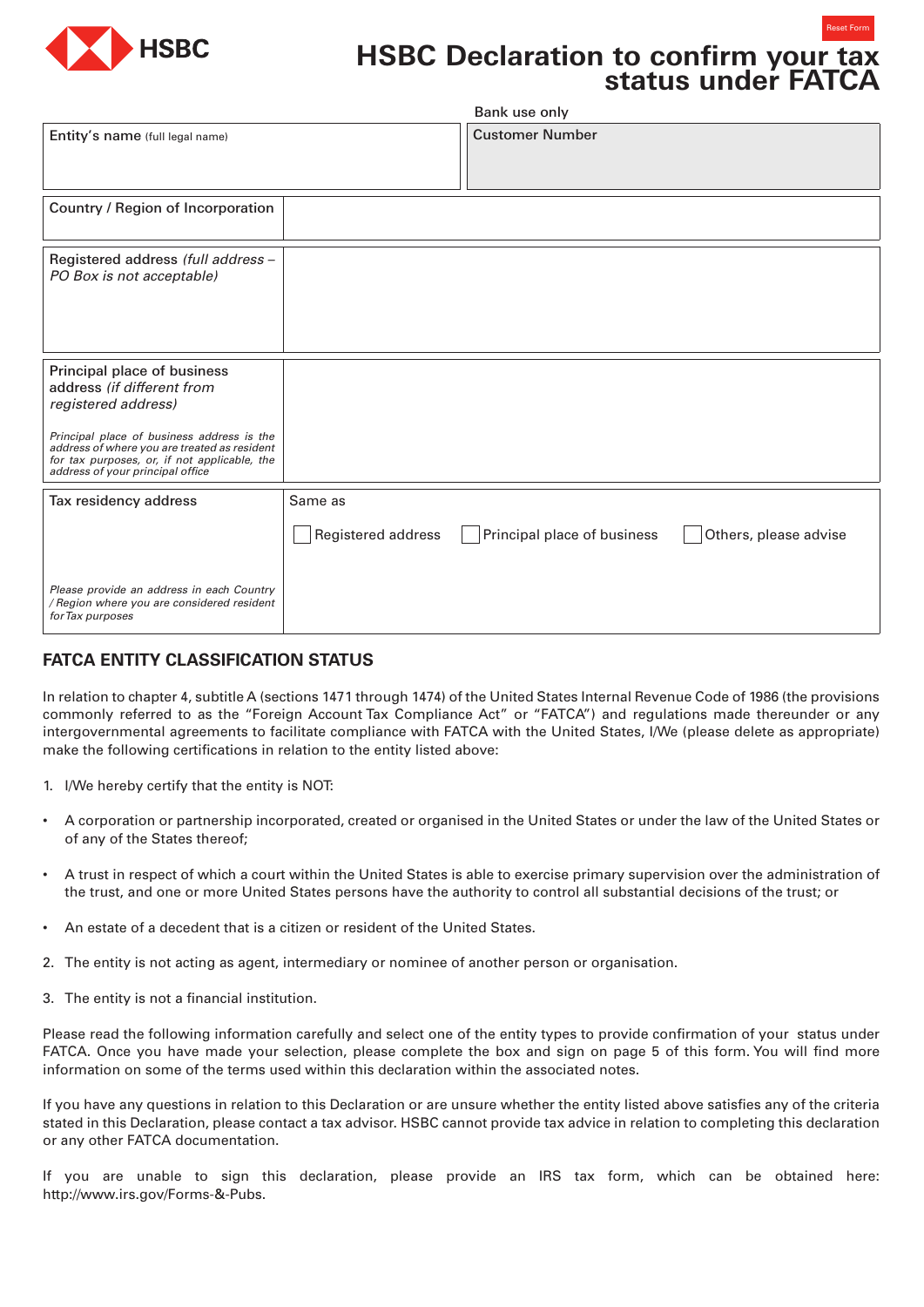|  | Active Non-Financial Foreign Entity |  |
|--|-------------------------------------|--|
|  |                                     |  |

The entity satisfies the following criteria:

- Less than 50% of the entity's gross income for the preceding calendar year or other appropriate reporting period is passive income *(see notes)*. **AND**
- Less than 50% of the assets held by the entity during the preceding calendar year or other appropriate reporting period are assets that produce or are held for the production of passive income. **AND**
- The entity is engaged in the following active trade or business other than that of a financial institution *(see notes)*:

*Please describe your principal business activity*

# Start Up Non-Financial Foreign Entity

The entity satisfies the following criteria:

- The entity is not yet operating a business and has no prior operating history, but is investing capital into assets with the intent to operate a business other than that of a financial institution *(see notes)*.
- The entity was formed on:

*Please state day, month and year*

This certification will expire 24 months from the date of the initial organization of the entity.



The entity satisfies the following criteria:

• The entity is a non-U.S. government entity, a political subdivision of such government (which includes a state, province, county, or municipality), or a public body performing a function of such government or a political subdivision thereof, a government entity of a U.S. Territory, an international organization, a non-U.S. central bank of issue, or an entity wholly owned by one or more of the foregoing.



Publicly Traded Non-Financial Foreign Entity or Affiliate

The entity satisfies the following criteria:

- The entity is a non-financial foreign entity and its stock is regularly traded on an established securities market *(see notes)*. OR
- The NFFE is a Related Entity (see notes) of an entity the stock of which is regularly traded on an established securities market *(see notes)*. The name of the entity which is traded on an established securities market is:

Please list all relevant securities markets that apply: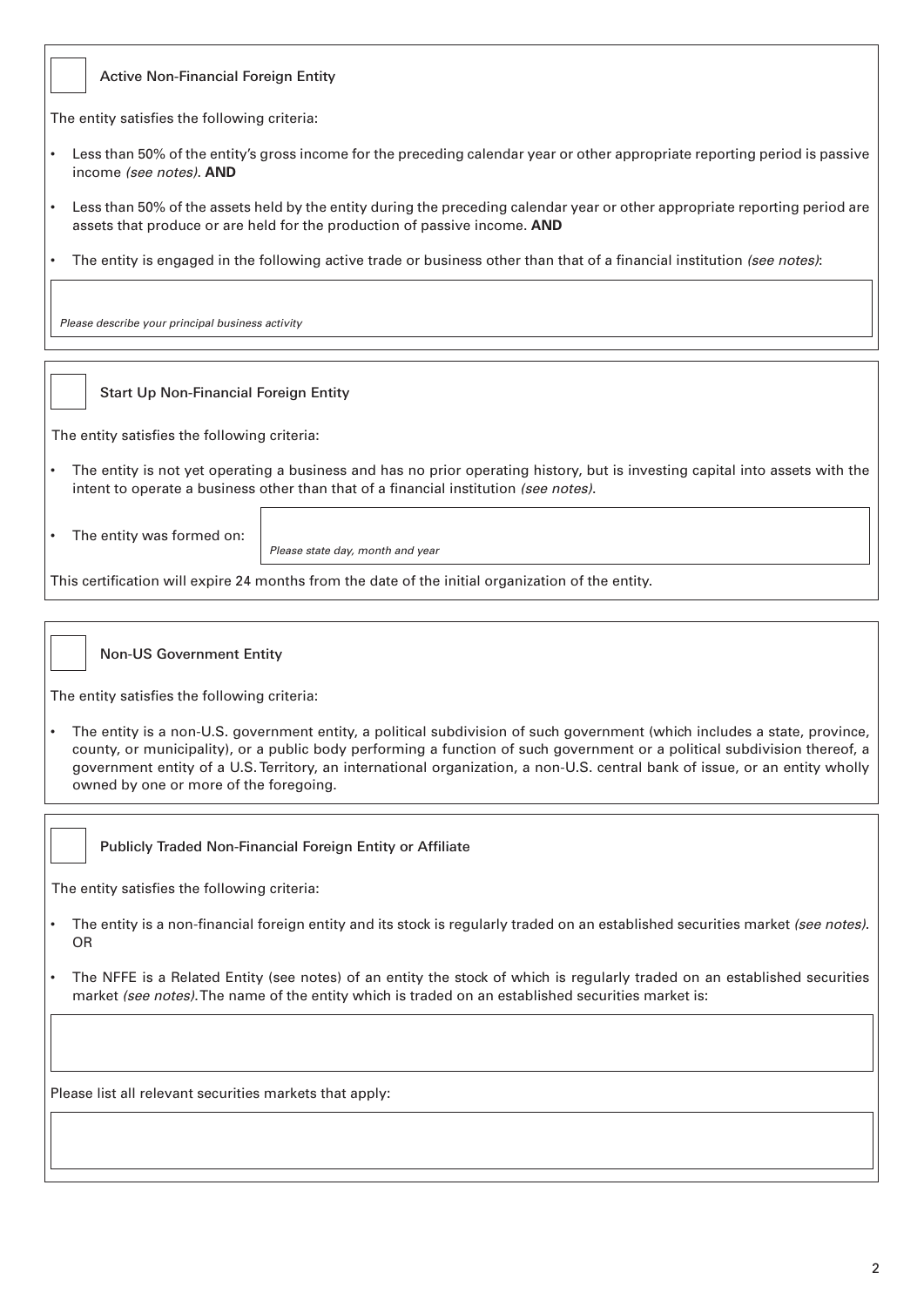# Non-Financial Group Company

The entity satisfies the following criteria:

EITHER:

- Substantially all of the entity's activities consist of holding (in whole or in part) the outstanding stock of, or providing financing and services to, one or more subsidiaries that engage in trades or businesses other than the business of a financial institution *(see notes)*. **AND**
- The entity does not operate (or holds itself out) as an investment fund, such as a private equity fund, venture capital fund, leveraged buyout fund or any investment vehicle whose purpose is to acquire or fund companies and then hold interests in those companies as capital assets for investment purposes. OR
- The entity engages primarily in financing and hedging transactions with, or for, Related Entities that are not financial institutions, and does not provide financing or hedging services to any entity that is not a Related Entity*(see notes)*. **AND**
- The group of any such Related Entities is primarily engaged in a business other than that of a financial institution *(see notes)*.

Charitable or Non-Profit Organisation

The entity satisfies the following criteria:

- The entity is established and operated in its Country / Region of residence exclusively for religious, charitable, scientific, artistic, cultural, athletic or educational purposes; or it is established and operated in its jurisdiction of residence and it is a professional organization, business league, chamber of commerce, labour organization, agricultural or horticultural organization, civic league or an organization operated exclusively for the promotion of social welfare. **AND**
- The entity is exempt from income tax in its Country / Region of residence. **AND**
- The entity has no shareholders or members who have a proprietary or beneficial interest in its income or assets. **AND**
- The applicable laws of the entity's Country / Region of residence or the entity's formation documents do not permit any income or assets to be distributed to, or applied for the benefit of, a private person or non-charitable entity other than pursuant to the conduct of the entity's charitable activities, or as payment of reasonable compensation for services rendered, or as payment representing the fair market value of property which the entity has purchased. **AND**
- The applicable laws of the entity's Country / Region of residence or its formation documents require that, upon the entity's liquidation or dissolution, all of its assets be distributed to a governmental entity or other non-profit organization, or transferred to the government of the entity's Country / Region of residence or any political subdivision thereof.
- The Charity registration number is (if applicable)



The entity satisfies the following criteria:

• The entity is organized in a U.S. Territory (American Samoa, the Commonwealth of the Northern Mariana Islands, Guam, the Commonwealth of Puerto Rico or the U.S. Virgin Islands) and all of the owners of the entity are bona fide residents of that U.S. Territory.



The entity satisfies the following criteria:

• The entity was not a financial institution (see notes) in the past five years, and is in the process of liquidating its assets or reorganizing with the intent to continue or recommence operations in a business other than that of a financial institution *(see notes).*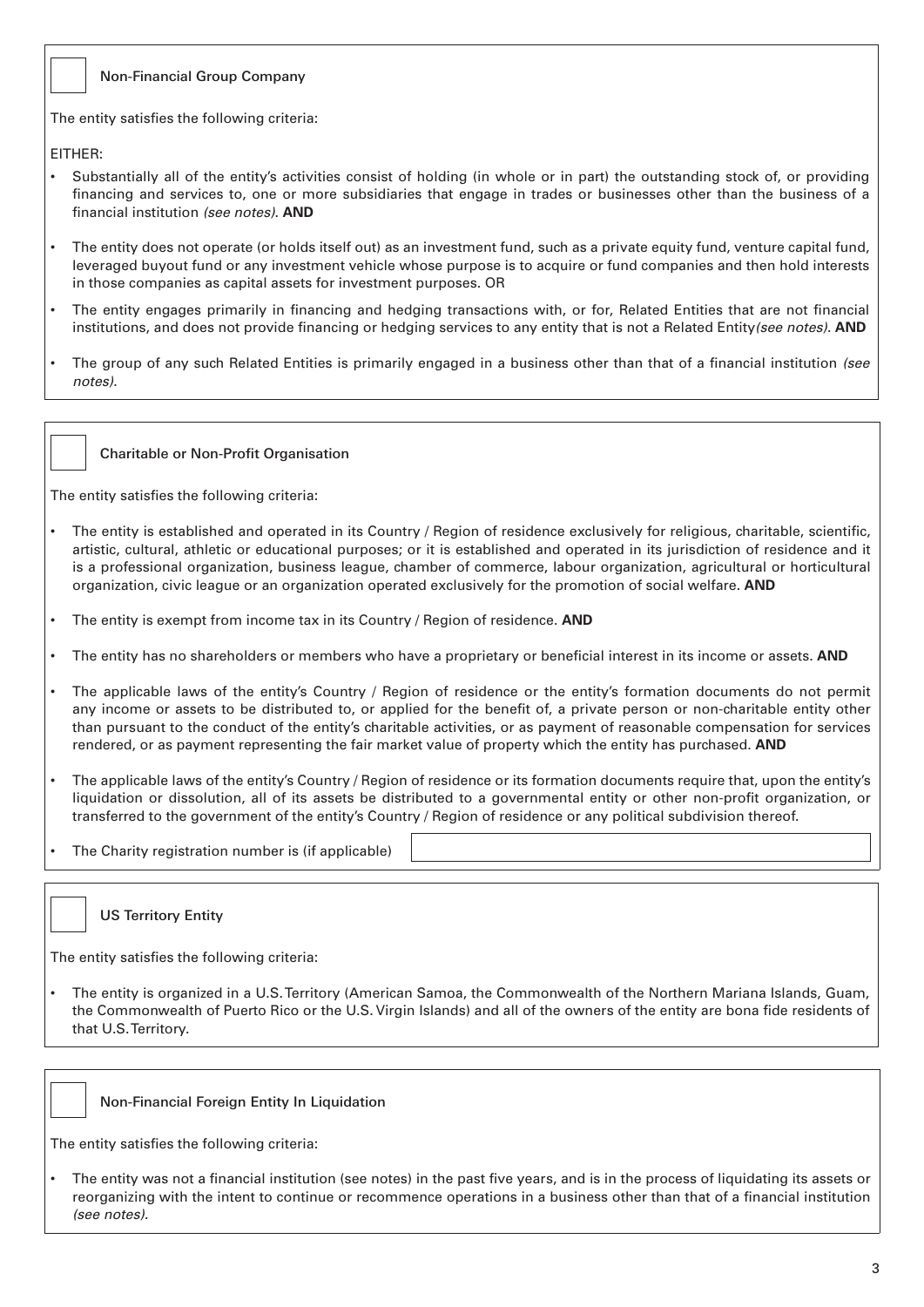|                                                                                                     | Passive Non-Financial Foreign Entity                                                                       |  |  |  |  |
|-----------------------------------------------------------------------------------------------------|------------------------------------------------------------------------------------------------------------|--|--|--|--|
| The entity is not a foreign financial institution and not within any of the other above categories. |                                                                                                            |  |  |  |  |
|                                                                                                     | The entity has no Controlling Persons that are Specified US Persons.                                       |  |  |  |  |
| OR                                                                                                  |                                                                                                            |  |  |  |  |
|                                                                                                     | Information on the entity's Controlling Persons that are Specified US Persons (see notes) is listed below. |  |  |  |  |
| <b>Full Name</b>                                                                                    | <b>Full Name</b>                                                                                           |  |  |  |  |
| Permanent<br>Residential<br>Address                                                                 | Permanent<br>Residential<br>Address                                                                        |  |  |  |  |
| <b>United States</b><br>Tax<br>Identification<br>Number                                             | <b>United States</b><br>Tax<br>Identification<br>Number                                                    |  |  |  |  |
|                                                                                                     |                                                                                                            |  |  |  |  |
| <b>Full Name</b>                                                                                    | <b>Full Name</b>                                                                                           |  |  |  |  |
| Permanent<br>Residential<br>Address                                                                 | Permanent<br>Residential<br>Address                                                                        |  |  |  |  |
| <b>United States</b><br>Tax<br>Identification<br>Number                                             | <b>United States</b><br>Tax<br>Identification<br>Number                                                    |  |  |  |  |
|                                                                                                     |                                                                                                            |  |  |  |  |
| <b>Full Name</b>                                                                                    | <b>Full Name</b>                                                                                           |  |  |  |  |
| Permanent<br>Residential<br>Address                                                                 | Permanent<br>Residential<br>Address                                                                        |  |  |  |  |
| <b>United States</b><br>Tax<br>Identification<br>Number                                             | <b>United States</b><br>Tax<br>Identification<br>Number                                                    |  |  |  |  |
| Please use the Additional Controlling Persons insert if required.                                   |                                                                                                            |  |  |  |  |

Please ensure you sign this declaration on the next page.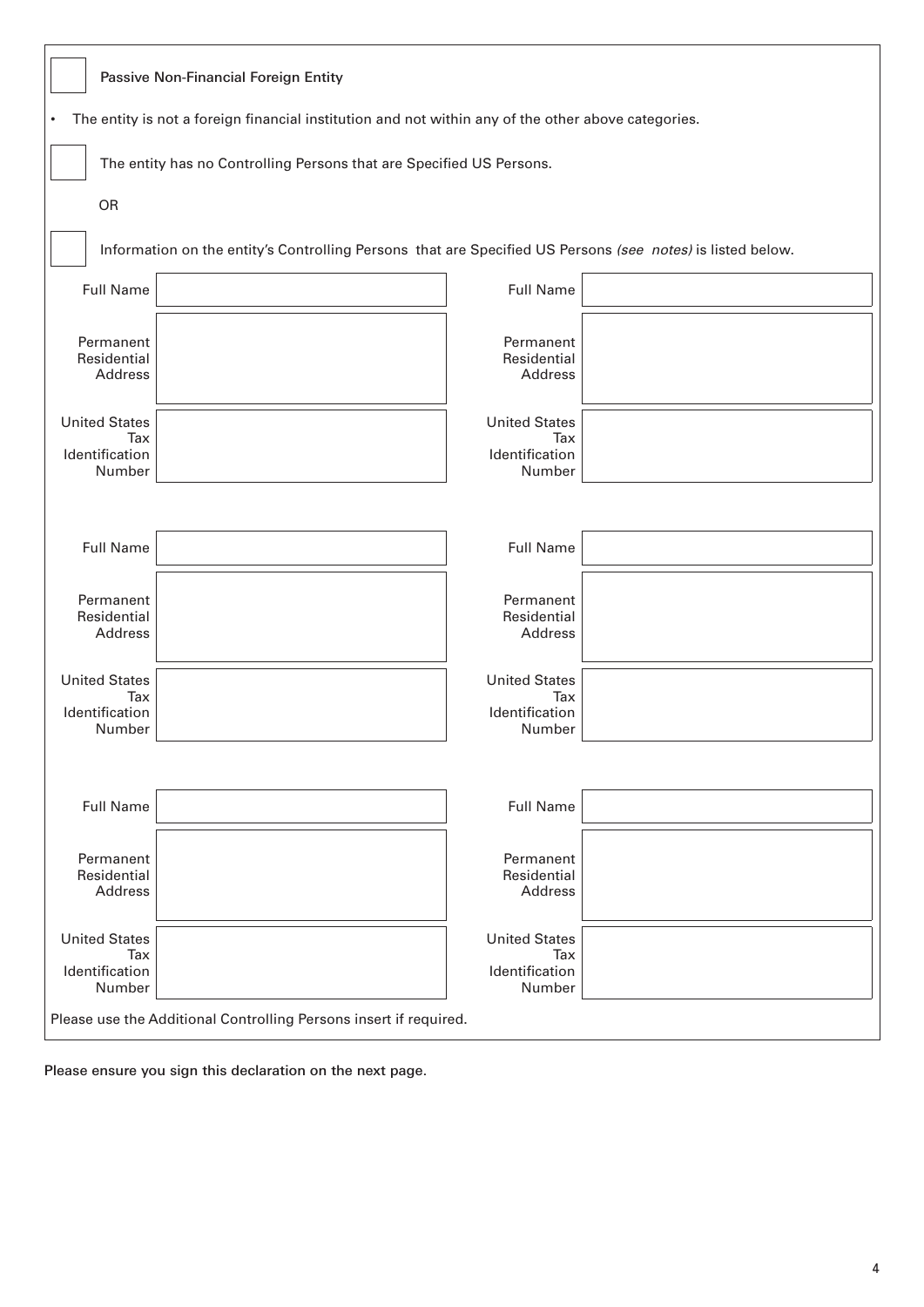I/We declare that:

- All statements made in this declaration are, to the best of my knowledge and belief, correct and complete. **AND**
- Should any of the information we have provided in this declaration become incorrect, I/we will inform HSBC within 30 days.

| Signature            | Signature            |  |
|----------------------|----------------------|--|
| <b>Full Name</b>     | <b>Full Name</b>     |  |
| Official<br>Position | Official<br>Position |  |
| Date                 | Date                 |  |
|                      |                      |  |
| Signature            | Signature            |  |
| <b>Full Name</b>     | <b>Full Name</b>     |  |
| Official<br>Position | Official<br>Position |  |
| Date                 | Date                 |  |
|                      |                      |  |
| Signature            | Signature            |  |
| <b>Full Name</b>     | <b>Full Name</b>     |  |
| Official<br>Position | Official<br>Position |  |
| Date                 | Date                 |  |

Please ensure this declaration is signed by someone authorised to sign on behalf of the company

Please use the Additional Signature Insert , if needed, for more names to sign on behalf of the company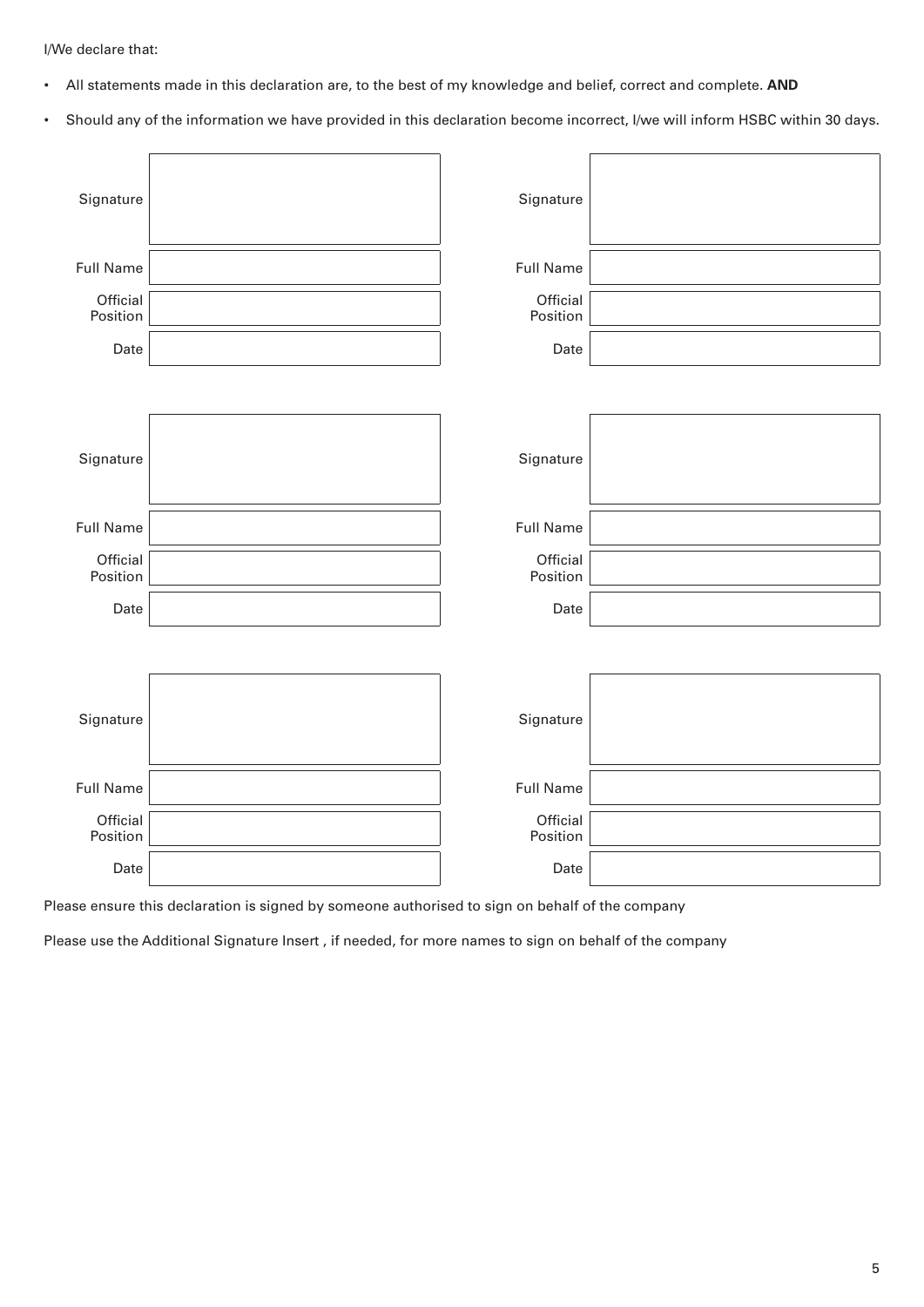#### **Foreign Account Tax Compliance Act (FATCA)**

#### **Notes for signing the "Declaration to confirm tax status under FATCA"**

**IMPORTANT -** This document must be read with the Disclaimer which forms part of it.

#### **Background**

There are a number of substantial changes being made by financial regulators, governments and banks to ensure the protection and long-term safety of both the financial system and our clients' interests. One of these changes is the Foreign Account Tax Compliance Act (FATCA), which has been introduced by the United States (the "US") government. A number of countries have introduced local legislation to achieve the objectives of FATCA. The purpose of FATCA is to report financial assets owned by United States persons to the United States tax authorities.

#### **How does FATCA affect HSBC and our clients?**

HSBC has made a commitment to being fully FATCA compliant in all countries where we operate. This means that affected customers have to be reported to the United States tax authorities. In order to do so, we will need to obtain additional information from our clients to identify US Persons (USPs). There may also be other persons who we have to identify for this purpose.

Every year Banks and other Financial Organisations will be required to report information on financial accounts held directly or indirectly by US Persons.

Where we are not able to obtain the required information or documentation from our clients, we may have to report information on such clients to the relevant tax authority and may be required to apply the United States withholding taxes in respect of certain types of the United States payments we make to our clients or our clients' accounts in the future. We may also end client relationships.

In order to identify the clients where reporting under FATCA may apply, we need to match our customer base against certain categories set out in the FATCA legislation.

#### **Does this apply to your organisation?**

In order to make sure that we are able to match our clients against the FATCA categories, we are asking our clients to provide confirmation of their FATCA status, review the conditions that apply, and confirm that they are satisfied.

HSBC is not able to provide tax advice in respect of this process or for FATCA classification purposes.

# **Who do we need to report under FATCA?**

We are required to report certain information on accounts held by *Specified US Persons*. This includes accounts held by the United States citizens and the United States residents, certain corporations or partnerships created or organised in the United States, as well as accounts held by certain passive entities with owners (Controlling Persons) who are the United States citizens or the United States resident persons. We will also be required to report certain information on customers or financial counterparties who do not provide us with documentation to establish a tax status under FATCA.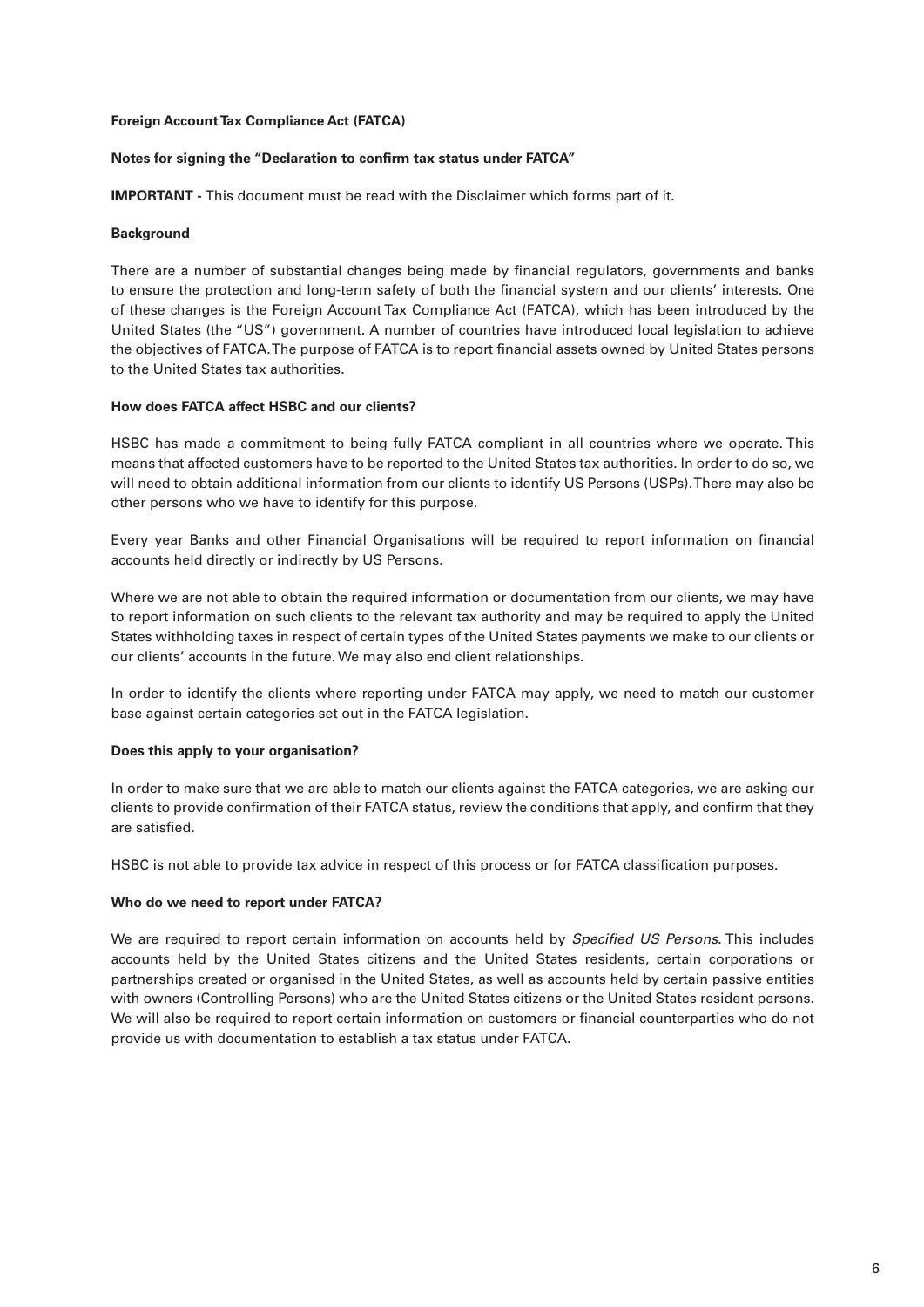# **What is a United States Person (USP)?**

The term 'United States person' includes:

- A citizen or resident of the United States
- A corporation or partnership created or organized in the United States or under the law of the United States or of any State of the United States
- Any estate of a decedent that is a citizen or resident of the United States
- Any trust if (i) a court within the United States is able to exercise primary supervision over the administration of the trust, and (ii) one or more United States persons have the authority to control all substantial decisions of the trust.

#### **What is a Non-Financial Foreign Entity (NFFE)?**

The term Non-Financial Foreign Entity (NFFE) generally refers to a non-US entity that is not a financial institution (as defined for the purpose of FATCA). There are several different sub-categories and these are shown on the declaration for you to review and confirm whether the client entity satisfies the criteria of any of these categories and provide your certification.

HSBC is unable to provide advice about our clients' classification. If you are unable to select any of the classifications, you should seek advice from a tax professional.

#### **What is meant by a Financial Institution under FATCA?**

The term 'financial institution' is broadly defined under FATCA and generally includes all banks, entities with custody of financial assets, certain types of insurance companies and certain investment funds or investment vehicles. An entity which appoints a trustee company or an entity that is a third party asset manager or acts as the holding company to a group of companies carrying on a financial business may also fall within the definition of financial institution.

# **What is meant by a passive Non-Financial Foreign Entity (Passive NFFE) and Controlling Persons under FATCA?**

Very broadly, Passive NFFEs are defined under FATCA as non-US entities, organisations or companies that are in receipt of passive income or hold passive assets and do not fall under any of the other FATCA classifications. These entities do not carry on a business of a financial institution.

HSBC needs to understand the ownership of such entities to determine whether they are owned by the United States Controlling Persons.

Controlling Persons are the natural persons who exercise control over an Entity. In the case of a trust, such term means the settlor, the trustees, the protector (if any), the beneficiaries or class of beneficiaries, and any other natural person exercising ultimate effective control over the trust, and in the case of a legal arrangement other than a trust, such term means persons in equivalent or similar positions. The term "Controlling Persons" shall be interpreted in a manner consistent with the Financial Action Task Force Recommendations.

If you are a Passive NFFE and have Controlling Persons that are USPs, please provide the relevant details on the declaration in the specified section.

HSBC is unable to provide advice about our clients' classification. If you are unable to select any of the classifications, you should seek advice from a tax professional.